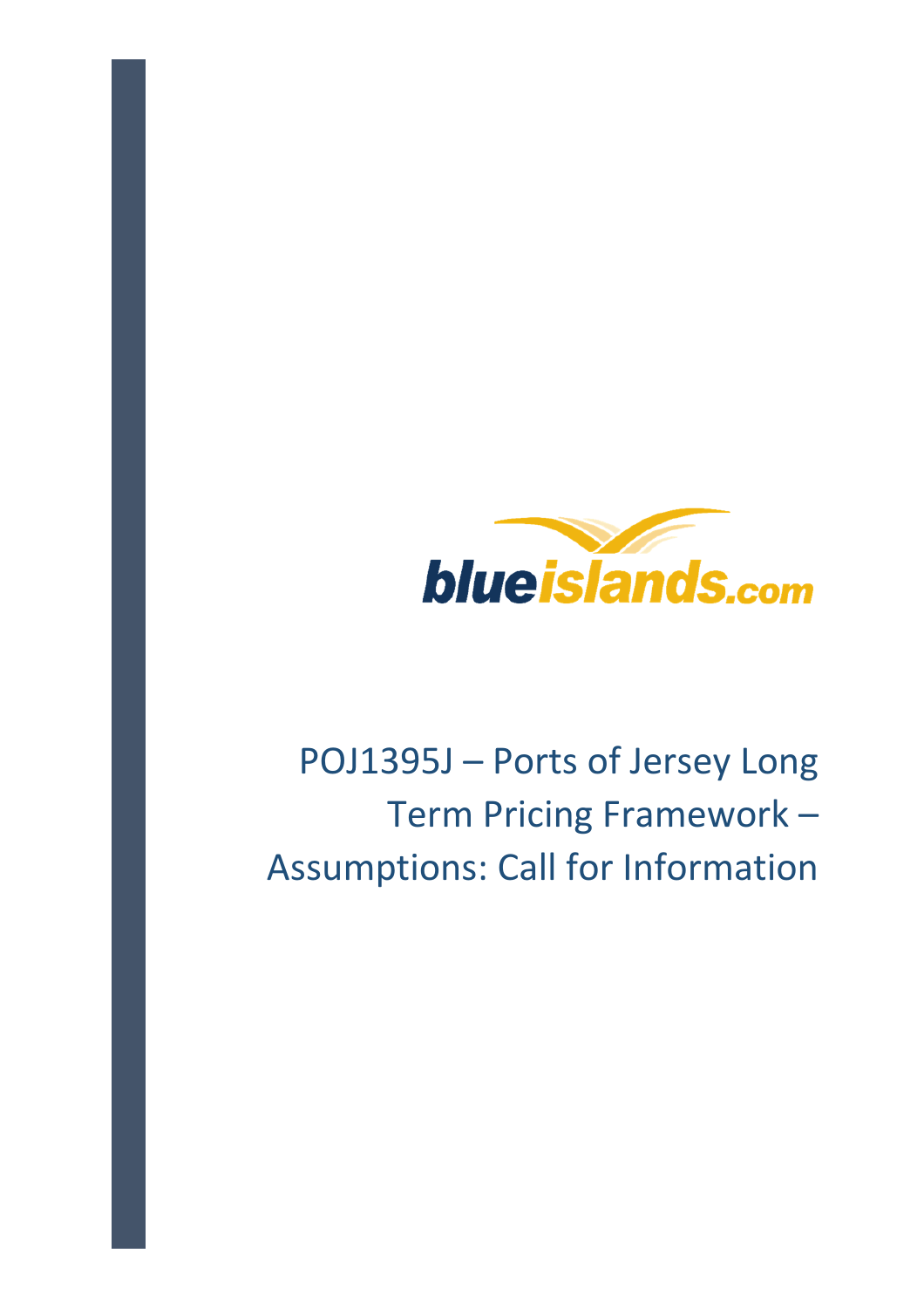# Contents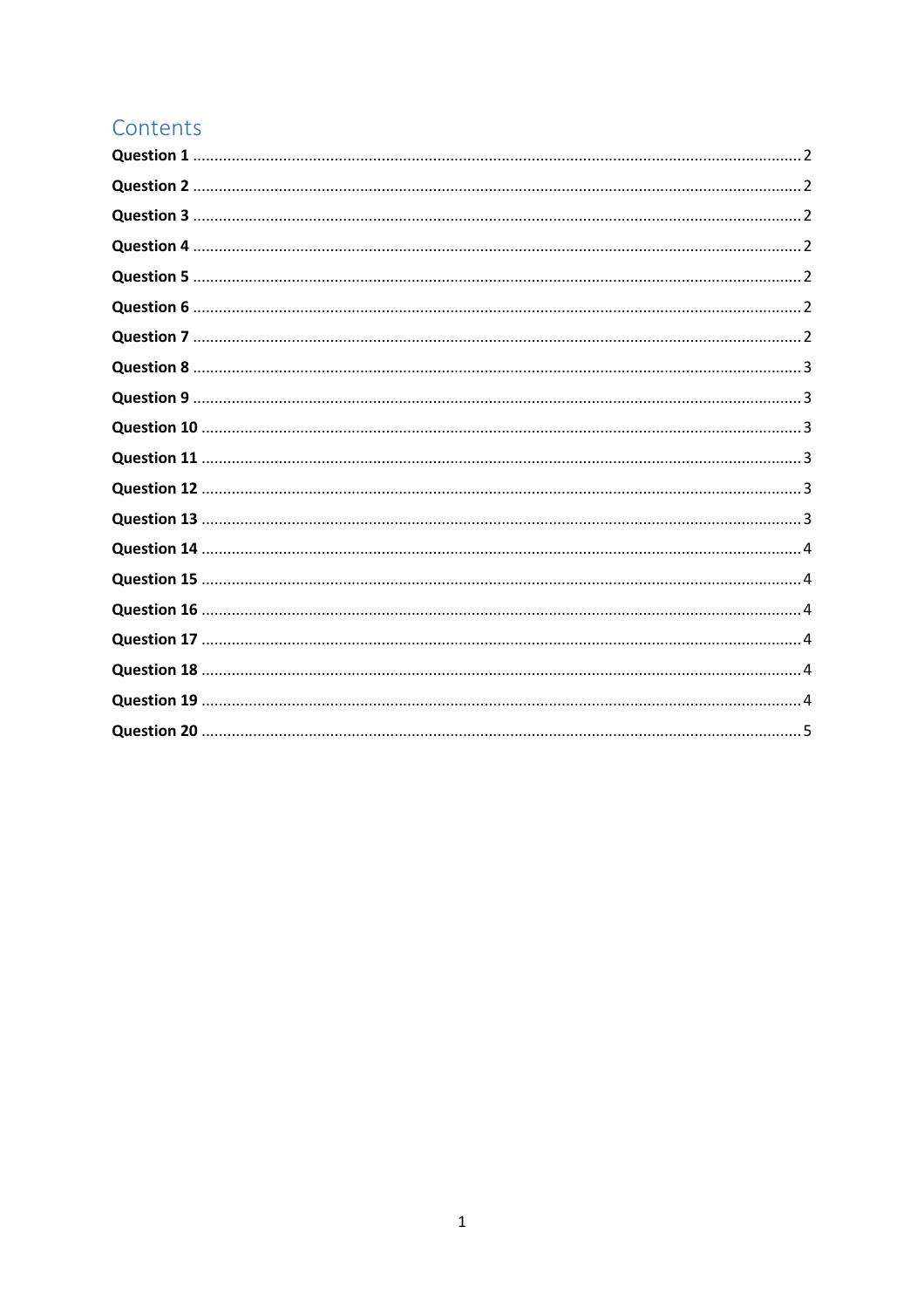Question 1: Do you agree with PoJL's proposal that the Case for Incorporation and the Air & Sea Ports Incorporation (Jersey) Law provide an appropriate starting point for the assumptions to be used for a long-term pricing framework? If not, what alternative(s) should be considered, and why?

Yes, we agree.

Question 2: Do you agree with PoJL's proposal that 3% general inflation should be used as an assumption for a long-term pricing framework? If not, what alternative(s) should be considered, and why?

Yes, we agree that 3% general inflation is a fair assumption.

Question 3: Do you agree with PoJL's proposal that long-term growth rates of 0.8% for air passengers, 0.0% for sea passengers and 0.53% for freight and fuel should be used as assumptions for a long-term pricing framework? If not, what alternative(s) should be considered, and why?

Yes, we agree that the long term growth rates can be considered a prudent assumption for growth. Please see our response to Question 20

# Question 4: Do you agree with PoJL's proposal that the amounts assumed by PoJL for the airport and phase 1 of the harbour 'Master Plans' should be used for the long-term pricing framework? If not, what alternative(s) should be considered, and why?

We are not qualified to provide an informed opinion on the costings produced for the airport and phase 1 of the harbour 'Master Plans' but we recognise the need for investment in these areas.

Question 5: The amounts noted in paragraph 5.7 above are included in the £286m for the LTCP. In addition to specific comments in relation to the 'Master Plans', do you agree with PoJL's proposal that £286m (uninflated) of investment in the next 25 years across the facilities operated by PoJL should be used as an assumption for the long-term pricing framework? If not, what alternative(s) should be considered, and why?

In the absence of more granularity on the projects included here it is difficult to comment meaningfully.

# Question 6: Do you agree with PoJL's proposal that the 'commercial projects' and associated forecasted cash flows should be used as assumptions for the long-term pricing framework development? If not, what alternative(s) should be considered, and why?

Yes, we agree that these cash flows should be used as assumptions for the long-term pricing framework.

Question 7: Do you agree with PoJL's proposal that it should use a limit of 2.5-3.0x EBITDA for net debt on its core activities as an assumption for the long-term pricing framework? If not, what alternative(s) should be considered, and why?

We agree that this is a reasonable assumption based on the comparators provided.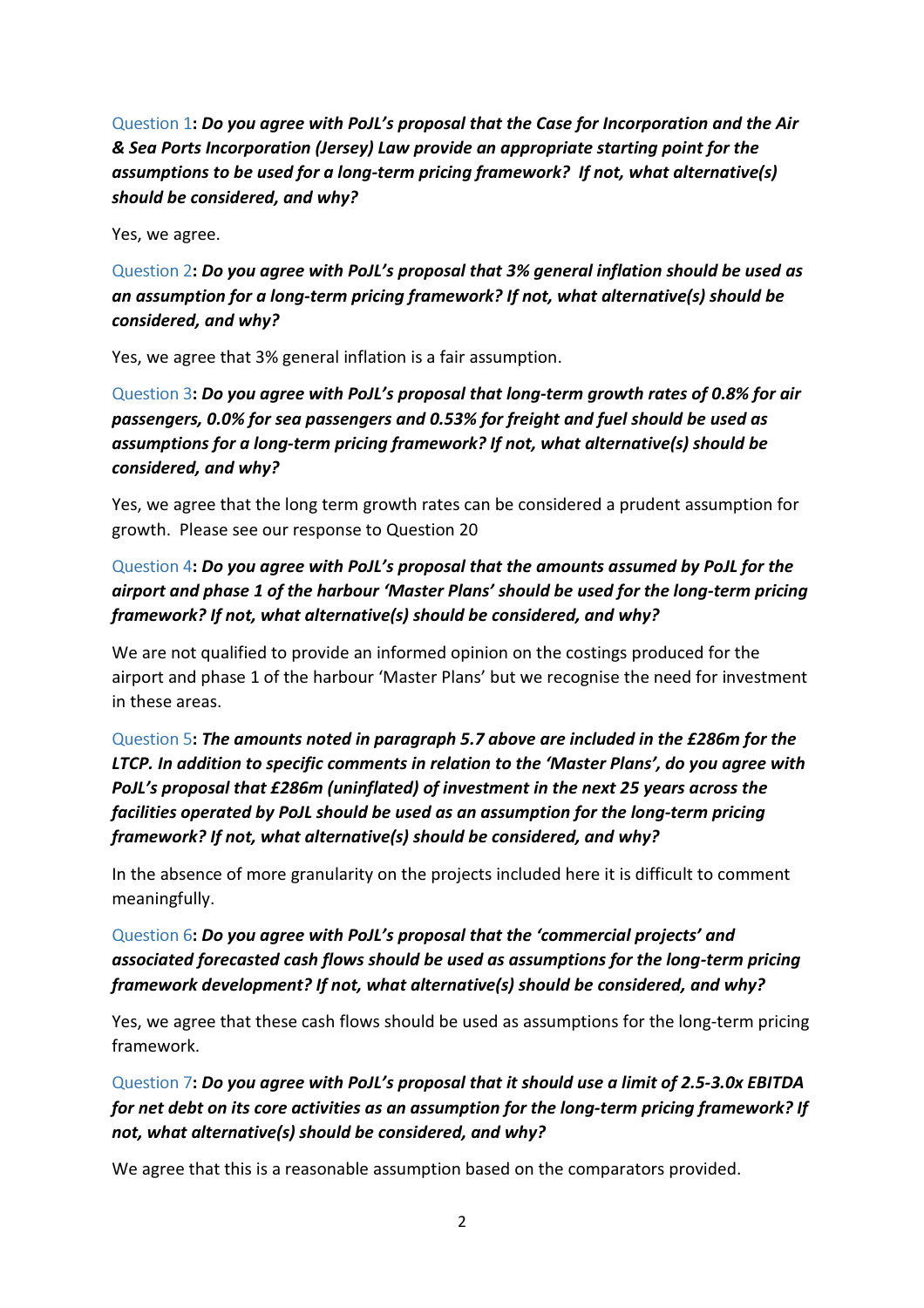Question 8: Do you agree with PoJL's proposal that it should use a net cost of debt on commercial projects based on the terms that may be available from institutions and partners on a project-specific basis as an assumption for the long-term pricing framework? If not, what alternative(s) should be considered, and why?

We agree

Question 9: Do you agree with PoJL's proposal to use a cost of debt of 3% in the medium term and 5% in the long term as an assumption for the long-term pricing framework? If not, what alternative(s) should be considered, and why?

We agree

Question 10: Do you agree with PoJL's proposal that it should use an efficiency target of 0.2% (in real terms) operating cost reduction for the long-term pricing framework? If not, what alternative(s) should be considered, and why?

Based on the information provided we agree that PoJL should use an efficiency target of 0.2% operating cost reduction for the long-term pricing framework. We are unable to scrutinise whether the reported segmentation of cost by level of control is accurate.

Question 11: Do you agree with PoJL's proposal that it should use a depreciated replacement cost methodology based on the Jersey Financial Reporting Manual (JFREM) for calculating depreciation in business plans on which the long-term pricing framework will be based? If not, what alternative(s) should be considered, and why?

Yes, we agree

Question 12: Do you garee with PoJL's proposal that it should assume for the long-term pricing framework that its obligation to provide PSOs as currently set out in law and that the associated costs and revenues will continue? If not, what alternative(s) should be considered, and why?

We agree that PoJL are mandated to deliver and fund the PSO's. Any net inflows (chiefly CICA) should be used to offset levies charged to users of the ports.

Question 13: Do you agree with PoJL's proposal that it should assume for the long-term pricing framework that it will continue to support community activities in the same manner as before incorporation? If not, what alternative(s) should be considered, and why?

The purpose of incorporation of PoJL as set out in the incorporation law does not extend to the types of support listed in the submission from PoJL. Blue Islands' view is that such activities should be separated from the long-term pricing framework that should focus solely on core operational activity.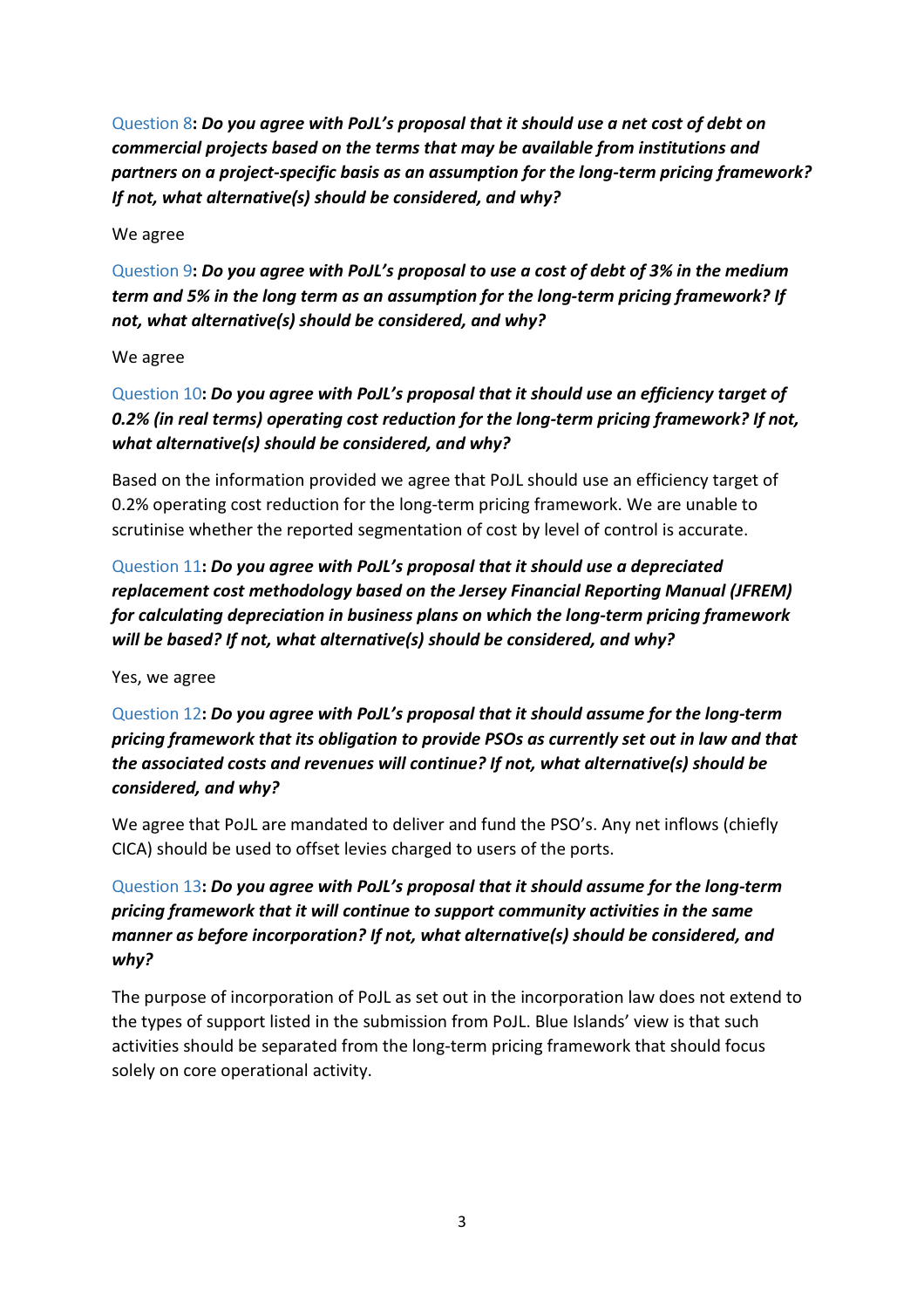# Question 14: Do you agree that PoJL's proposal that no cash dividends will be paid until PoJL is financially self-sustainable is an appropriate assumption for the long-term pricing framework? If not, what alternative(s) should be considered, and why?

Yes, we agree that it is an appropriate assumption for the long-term pricing framework that no cash dividends will be paid until PoJL is financially self-sustainable. Even then, consideration should be given to the use any distributable profits to reduce levies on users of the ports for growth or investment in further enhancements at the airport and harbour.

Question 15: Do you agree with PoJL's proposal that it should assume for the long-term pricing framework that funding for capital investments will come from a combination of cash generation from core operations and commercial projects, as well as debt raised without States of Jersey guarantees? If not, what alternative(s) should be considered, and why?

No we do not agree. We believe that any debt raised should be with a States of Jersey guarantee to enable PoJL to achieve the best possible rate within the marketplace.

#### Question 16: Do you agree with PoJL's proposal to use a single till? If not, what alternative(s) should be considered and why?

Yes, we agree with the proposal to use a single till.

# Question 17: Do you agree with PoJL's proposal that it should not explicitly separate harbour operations from airport operations or make any other possible divisions such as separating public service obligations in the context of the long-term pricing framework? If not, what alternative(s) should be considered, and why?

We agree that that PoJL should not explicitly separate harbour and airport operations. Practically and given the 'lumpiness' of costs then pooling of funds to invest is appropriate treatment. However, as stated on P.43 of the PoJL submission it should be expected that in the long-term investment in the Airport and Harbour should be funded by the users of each respective port and not through a cross-subsidy.

# Question 18: Do you agree with PoJL's proposal that a 10 year period for a pricing framework is appropriate? If not, what alternative(s) should be considered, and why?

Yes, we agree

# Question 19: Do you consider the range of assumptions covered by PoJL's submission to be complete in the context of setting a long-term pricing framework? If not, which further assumptions should be considered, and why?

Yes, we consider the range of assumptions to be complete.